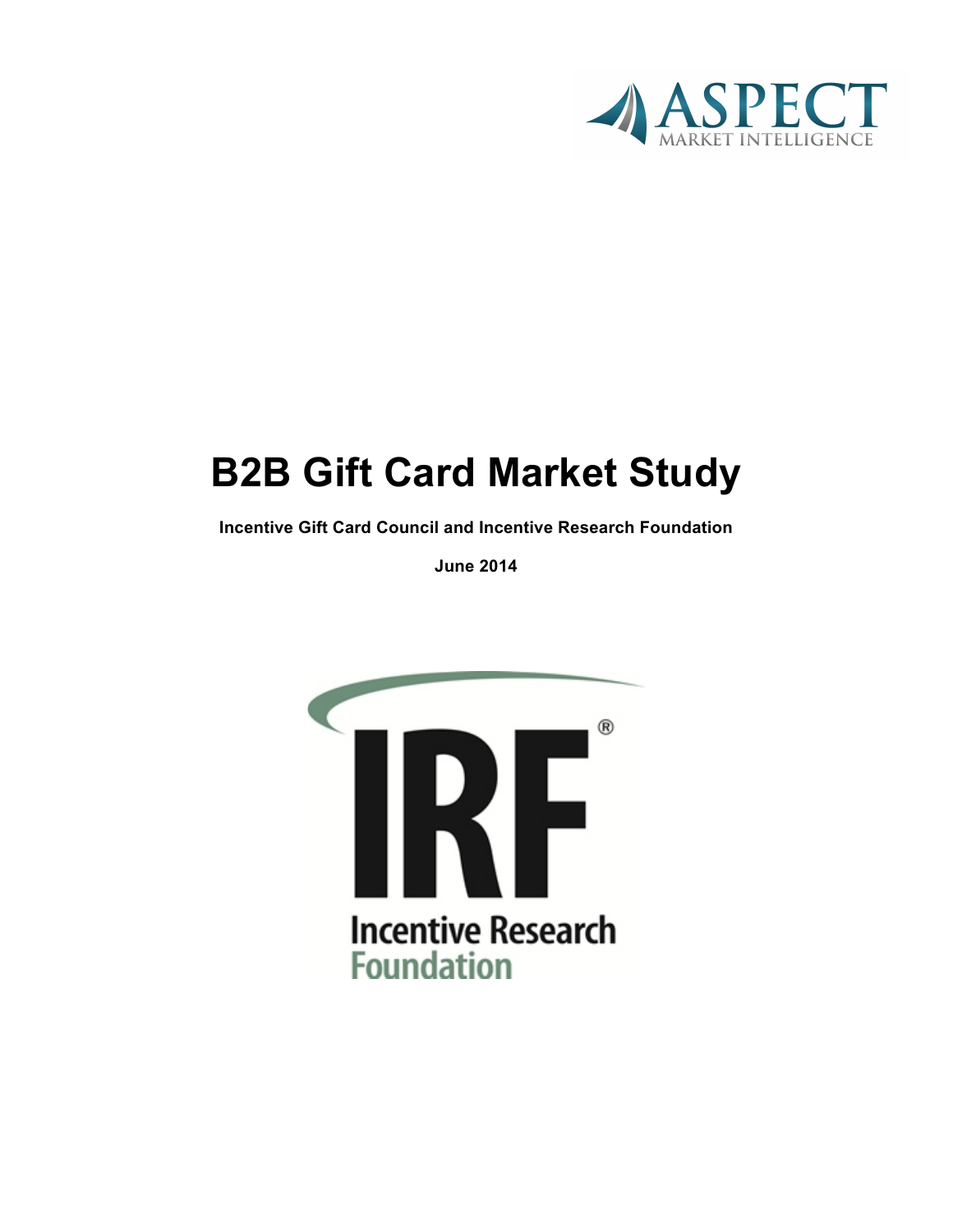#### **Background**

The Incentive Gift Card Council, in partnership with the Incentive Research Foundation and Aspect Market Intelligence, collected data from a national sample of business executives to understand the buying dynamics of the B2B gift card marketplace.

#### **Executive Summary**

A study of a cross-section of US businesses offers insights into the gift card buying behaviors of incentive program managers. Key findings from the study include:

- Confirming earlier studies, approximately half of US businesses use gift cards to reward or recognize employees, partners, and customers
- The most common application is employee recognition programs, followed by sales and customer recognition programs. Channel partner programs are the least prevalent.
- Average gift card award is highest for sales programs (~\$150) and lowest for customer programs (~\$50)
- Open loop continue its reign as the most prevalent type of gift card, followed by closed loop. Restricted cards have the lowest incidence, and are more likely to be used by large businesses.
- For closed loop cards, dining is by far the most popular merchant category, with department stores in second place.
- A business might use multiple sources for gift cards. Purchases from a local retailer are the most common across all company sizes. However, large companies are more likely to also purchase from the corporate sales group of a retail brand or from a gift card reseller.
- Of those ordering online from a retail corporate sales group or a reseller, 86% are highly satisfied with the online ordering experience.

#### **Methodology**

Sample was source from the Research Now B2B panel. A fifteen-minute survey was distributed via email invitation. Data collection took place in April 2014.

A total of 1,123 business people responded to the survey. Of those, 222 are responsible for managing a gift card rewards program and were able to provide detailed information regarding the purchase and application of gift cards in their organization. This sample size provides a 95% confidence level and 6.58% margin of error. This means if the study was replicated, 95 times out of 100 the results would be within 6.58% of the results presented in this paper – a very high degree of reliability.

See the appendix for notes regarding efforts to control estimation error.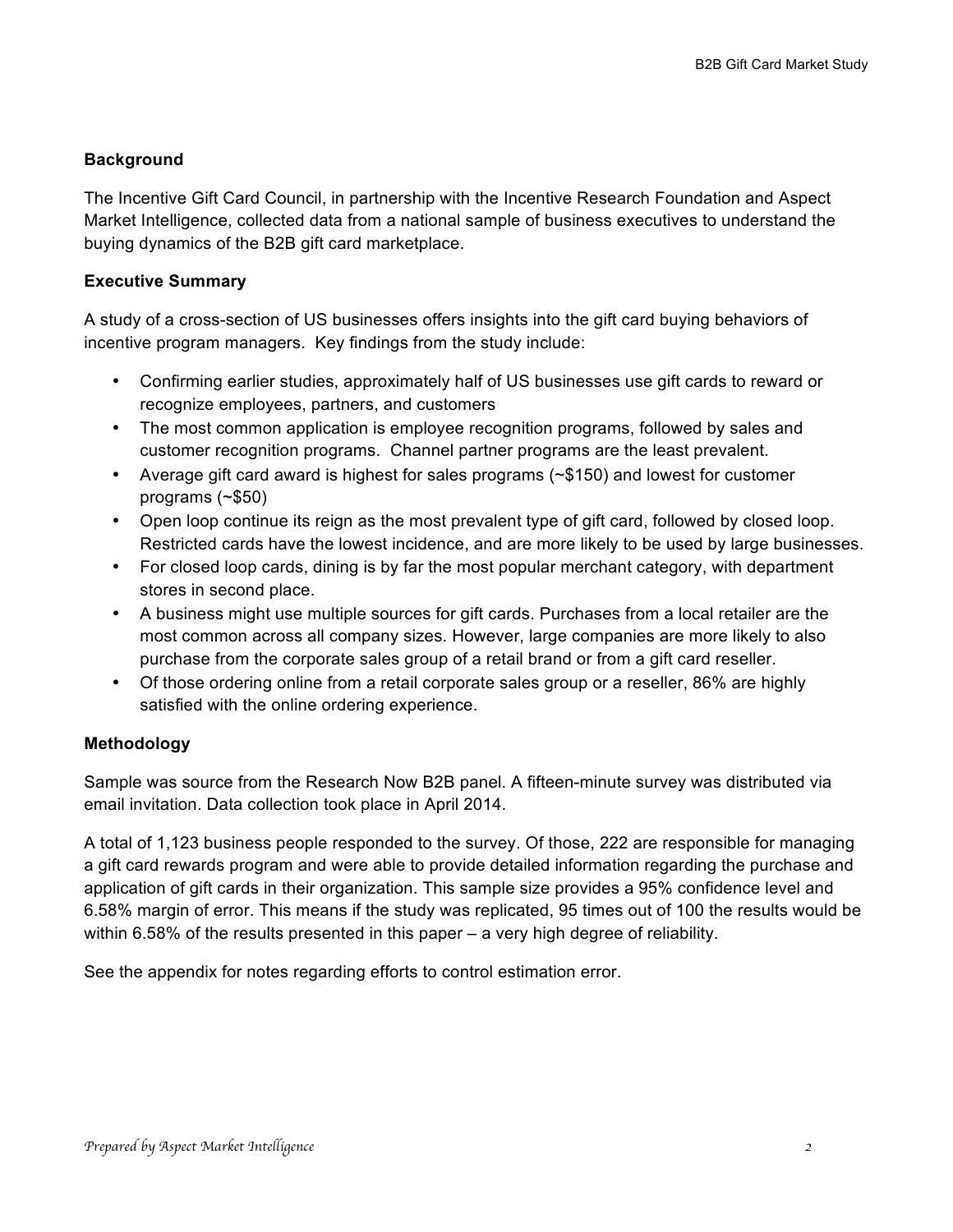## **Weighted Calculations**

Because the study objective is to project findings to the population of U.S. businesses, measures of incidence and market size are statistically weighted to reflect the highly-skewed distribution of firms; for every firm over \$1 billion in revenues, there are 472 firms between \$1 and \$10 million in annual revenues.

| <b>Company Revenue</b> | <b>Number of US Companies</b> | <b>Percent of All Companies</b><br><b>Over \$1Million in Revenue</b> |
|------------------------|-------------------------------|----------------------------------------------------------------------|
| \$1 to \$10 million    | 1,244,164                     | 86%                                                                  |
| \$10 to \$100 million  | 176,850                       | 12%                                                                  |
| Over \$100 million     | 20,605                        | 1%                                                                   |
| Totals                 | 1,441,619                     |                                                                      |

### **Findings**

#### Incidence of Gift Cards as a Reward

This study confirms prior studies regarding the incidence of gift card use among US businesses. Within the statistical margin of error, approximately half of US businesses are using gift cards to reward and recognize employees, partners, and customers. Use of gift cards increases in larger companies.

| <b>Company Revenue</b>    | <b>Gift Card Incidence</b> |
|---------------------------|----------------------------|
| \$1 to \$10 million       | 44%                        |
| \$10 to \$100 million     | 51%                        |
| Over \$100 million        | 56%                        |
| <b>Weighted Incidence</b> | 45%                        |

### Type of Program

Respondents were asked whether their firm uses gift cards as rewards or incentives in four categories: Sales, Channel Partner, Employee, and Customer. Use of gift cards for Employee rewards is the most prevalent application.

|                         | <b>Weighted Total Incidence*</b> |
|-------------------------|----------------------------------|
| <b>Employee Rewards</b> | 67%                              |
| Sales Incentives        | 38%                              |
| Channel Incentives      | 8%                               |
| <b>Customer Rewards</b> | 30%                              |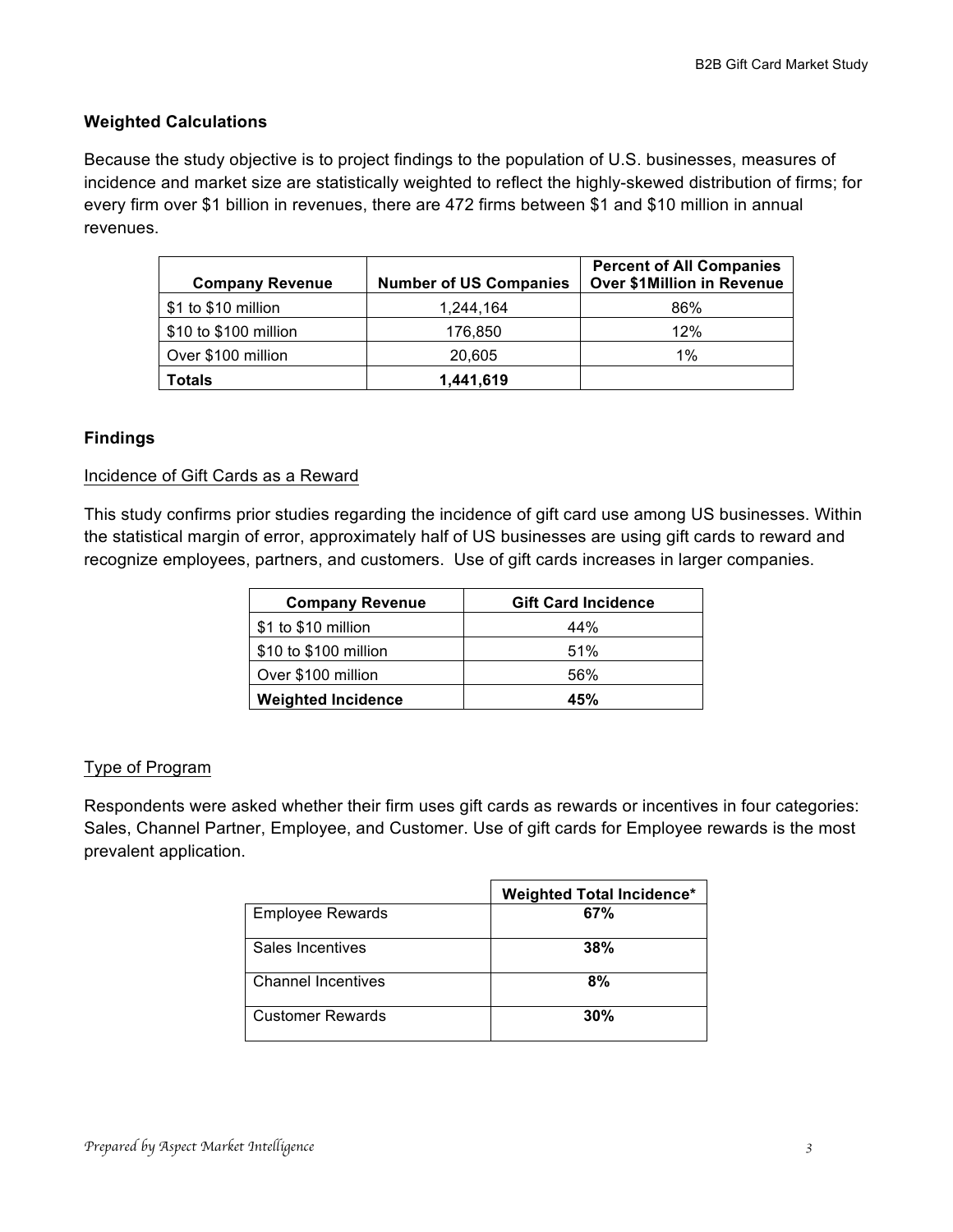Breaking the data down by firm size, we see that the incidence of all types of programs generally increases with firm size.

|                                       | Employee<br>Rewards | <b>Sales</b><br><b>Incentives</b> | Channel<br>Incentives | Customer<br>Rewards |
|---------------------------------------|---------------------|-----------------------------------|-----------------------|---------------------|
| Between \$1 Million and \$9 Million   | 66%                 | 38%                               | 8%                    | 30%                 |
| Between \$10 Million and \$99 Million | 74%                 | 34%                               | 5%                    | 31%                 |
| Over \$100 Million                    | 79%                 | 45%                               | 16%                   | 35%                 |
| <b>Weighted Total</b>                 | 67%                 | 38%                               | 8%                    | 30%                 |

For each type of program, respondents were asked to estimate the average value of a gift card award and the number of gift cards that are awarded annually. The face value of the gift card does not increase with company size.

|                                       | <b>Average Dollar Value of Gift Cards</b> |                     |  |                            |                       |    |                     |
|---------------------------------------|-------------------------------------------|---------------------|--|----------------------------|-----------------------|----|---------------------|
|                                       |                                           | Employee<br>Rewards |  | <b>Sales</b><br>Incentives | Channel<br>Incentives |    | Customer<br>Rewards |
| Between \$1 Million and \$9 Million   | \$                                        | 69                  |  | 140                        | \$<br>88              | \$ | 56                  |
| Between \$10 Million and \$99 Million | \$                                        | 77                  |  | 226                        | \$<br>54              | S  | 62                  |
| Over \$100 Million                    | \$                                        | 57                  |  | 123                        | \$<br>188             | \$ | 58                  |
| <b>Weighted Total</b>                 |                                           | 70                  |  | 149                        | \$<br>84              |    | 56                  |

As we might expect, the number of gift cards awarded annually does increase with firm size. This increase is particularly notable for Employee, Channel, and Customer programs.

|                                       | Average Number of Gift Cards Awarded Annually |                            |                              |                     |  |
|---------------------------------------|-----------------------------------------------|----------------------------|------------------------------|---------------------|--|
|                                       | Employee<br>Rewards                           | <b>Sales</b><br>Incentives | Channel<br><b>Incentives</b> | Customer<br>Rewards |  |
| Between \$1 Million and \$9 Million   | 50                                            | 83                         | 92                           | 58                  |  |
| Between \$10 Million and \$99 Million | 99                                            | 67                         | 22                           | 282                 |  |
| Over \$100 Million                    | 1.104                                         | 323                        | 1,441                        | 4.519               |  |
| <b>Weighted Total</b>                 | 66                                            | 82                         | 96                           | 129                 |  |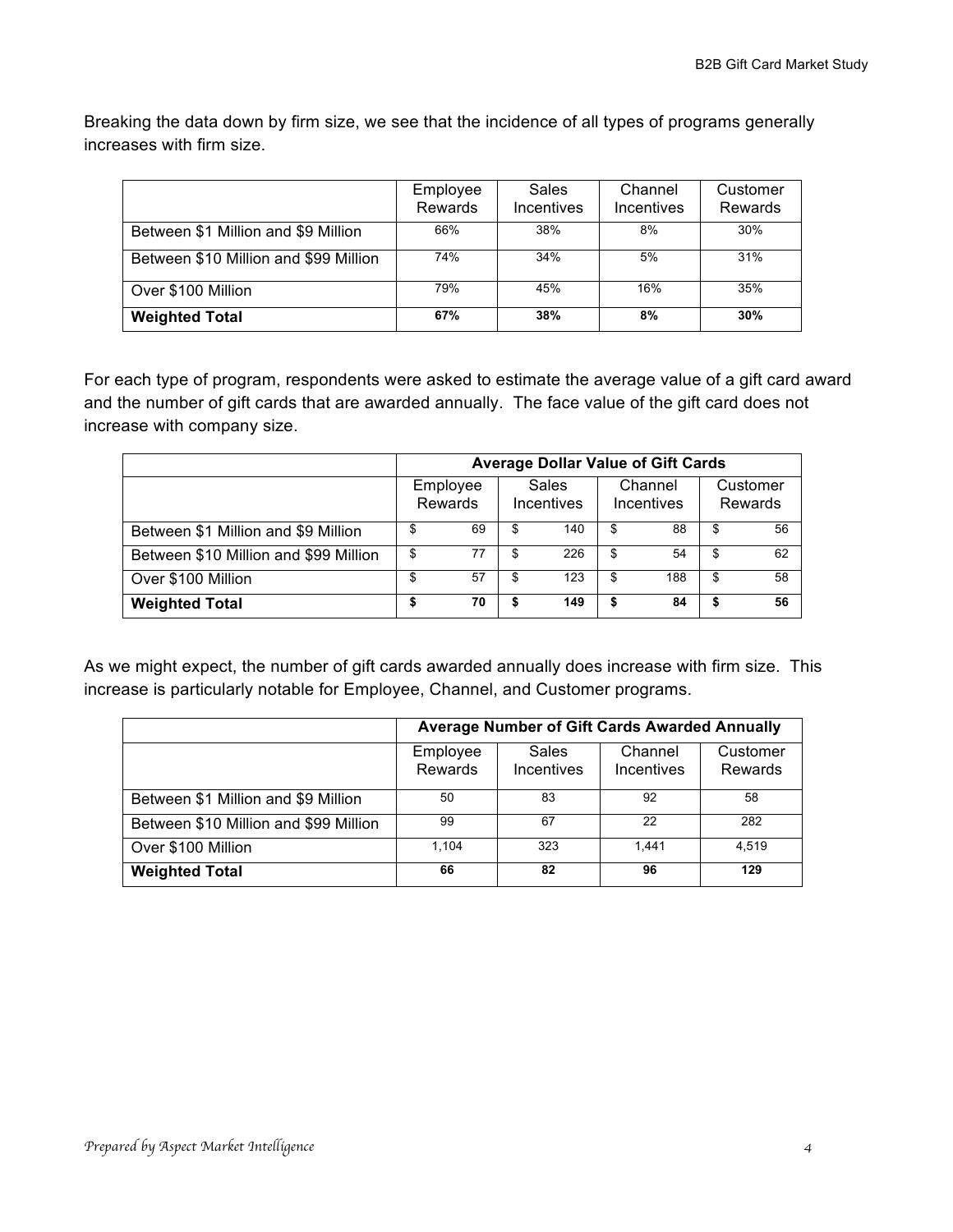Respondents were also asked to estimate the percent of their program budgets that were allocated for various spend categories: Gift Cards, Other Awards, and Program Administration. Interestingly, 25% of respondents indicated these categories were not exhaustive; therefore responses will sum to less than 100%.

|                           | Percent of Total Program Budget that goes to: |                                                      |                           |  |  |
|---------------------------|-----------------------------------------------|------------------------------------------------------|---------------------------|--|--|
|                           | <b>Gift Cards</b>                             | <b>Other Awards</b><br>(merchandise, travel,<br>etc. | Program<br>Administration |  |  |
| <b>Employee Rewards</b>   | 41%                                           | 36%                                                  | 6%                        |  |  |
| Sales Incentives          | 45%                                           | 34%                                                  | 9%                        |  |  |
| <b>Channel Incentives</b> | 40%                                           | 21%                                                  | 21%                       |  |  |
| <b>Customer Rewards</b>   | 37%                                           | 35%                                                  | 6%                        |  |  |

Budget Breakdown by Program Types:

In larger firms, Gift Cards account for a smaller percent of the overall rewards budget across all program types except for Customer Rewards. It's likely that recognition events and other non-tangible types of awards and activities account for some of the Employee, Sales, and Channel program budgets in these larger companies.

|                                          | Percent of Total Employee Program Budget that goes to: |                                                      |                           |  |  |
|------------------------------------------|--------------------------------------------------------|------------------------------------------------------|---------------------------|--|--|
|                                          | <b>Gift Cards</b>                                      | <b>Other Awards</b><br>(merchandise, travel,<br>etc. | Program<br>Administration |  |  |
| Between \$1 Million and \$9 Million      | 41%                                                    | 37%                                                  | 5%                        |  |  |
| Between \$10 Million and \$99<br>Million | 48%                                                    | 32%                                                  | 9%                        |  |  |
| Over \$100 Million                       | 29%                                                    | 37%                                                  | 7%                        |  |  |
| <b>Weighted Total</b>                    | 41%                                                    | 36%                                                  | 6%                        |  |  |

|                                                 | Percent of Total Sales Program Budget that goes to: |                                                      |                           |  |  |
|-------------------------------------------------|-----------------------------------------------------|------------------------------------------------------|---------------------------|--|--|
|                                                 | <b>Gift Cards</b>                                   | <b>Other Awards</b><br>(merchandise, travel,<br>etc. | Program<br>Administration |  |  |
| Between \$1 Million and \$9 Million             | 47%                                                 | 34%                                                  | 9%                        |  |  |
| Between \$10 Million and \$99<br><b>Million</b> | 39%                                                 | 30%                                                  | 13%                       |  |  |
| Over \$100 Million                              | 22%                                                 | 47%                                                  | 8%                        |  |  |
| <b>Weighted Total</b>                           | 45%                                                 | 34%                                                  | 9%                        |  |  |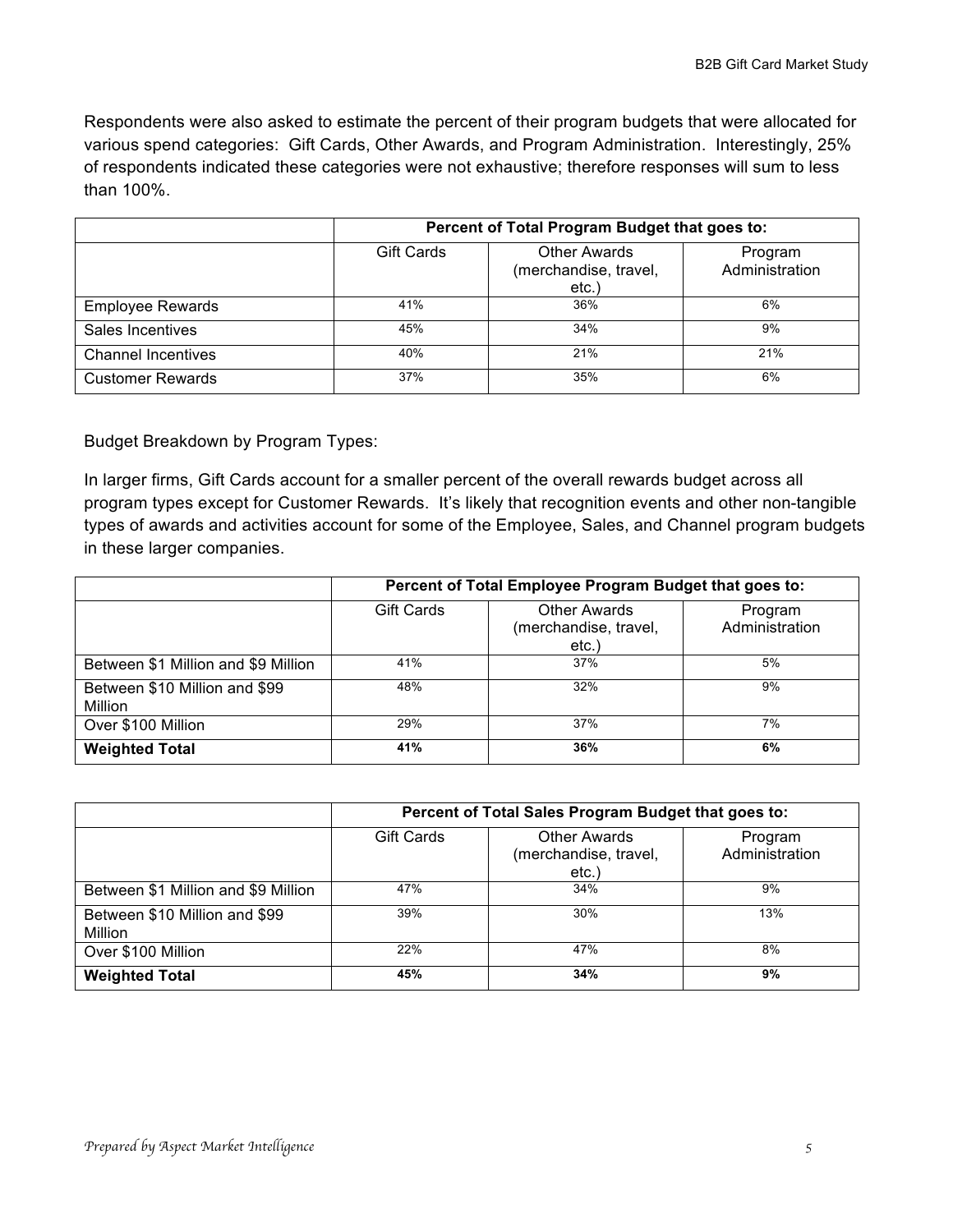|                                          | Percent of Total Channel Program Budget that goes to: |                                                      |                           |  |  |
|------------------------------------------|-------------------------------------------------------|------------------------------------------------------|---------------------------|--|--|
|                                          | <b>Gift Cards</b>                                     | <b>Other Awards</b><br>(merchandise, travel,<br>etc. | Program<br>Administration |  |  |
| Between \$1 Million and \$9 Million      | 42%                                                   | 21%                                                  | 23%                       |  |  |
| Between \$10 Million and \$99<br>Million | 25%                                                   | 23%                                                  | 9%                        |  |  |
| Over \$100 Million                       | 31%                                                   | 33%                                                  | 15%                       |  |  |
| <b>Weighted Total</b>                    | 40%                                                   | 21%                                                  | 21%                       |  |  |

Budgets do not seem to vary by firm size for Customer Rewards programs – the bulk of the spending is split between gift cards and other awards, with only a small portion of the budget going to program administration.

|                                          | Percent of Total Customer Program Budget that goes to: |                                                      |                           |  |  |
|------------------------------------------|--------------------------------------------------------|------------------------------------------------------|---------------------------|--|--|
|                                          | <b>Gift Cards</b>                                      | <b>Other Awards</b><br>(merchandise, travel,<br>etc. | Program<br>Administration |  |  |
| Between \$1 Million and \$9 Million      | 38%                                                    | 34%                                                  | 6%                        |  |  |
| Between \$10 Million and \$99<br>Million | 37%                                                    | 40%                                                  | 9%                        |  |  |
| Over \$100 Million                       | 35%                                                    | 35%                                                  | 11%                       |  |  |
| <b>Weighted Total</b>                    | 37%                                                    | 35%                                                  | 6%                        |  |  |

# **Gift Cards Used**

The type of Gift Card used varies slightly by firm size. Larger firms are more likely to incorporate Closed Loop and Limited-Open cards, while small businesses rely more heavily on Open Loop cards.



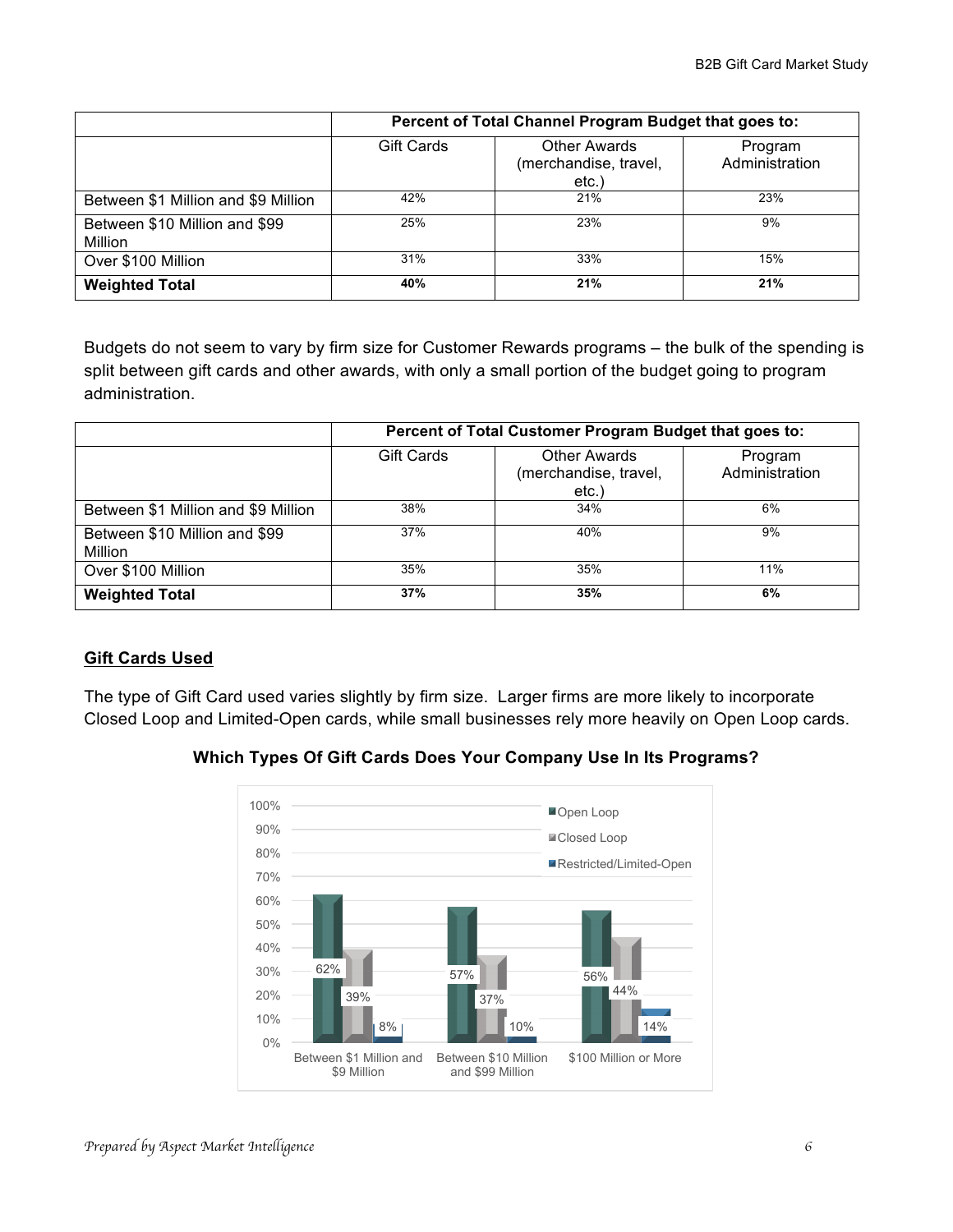For the Closed-Loop card category, respondents were asked to indicate their relative use of various merchant categories, such as Dining, Retail, Electronics, etc. Dining cards are by far the most prevalent, and Department Stores are the second most-popular category. Moderately-used categories include Music/Movies, Gas, and Electronics. Travel and Accessories/Jewelry are the least-offered categories.



### **Which Type of Closed-Loop Cards Does Your Company Buy?**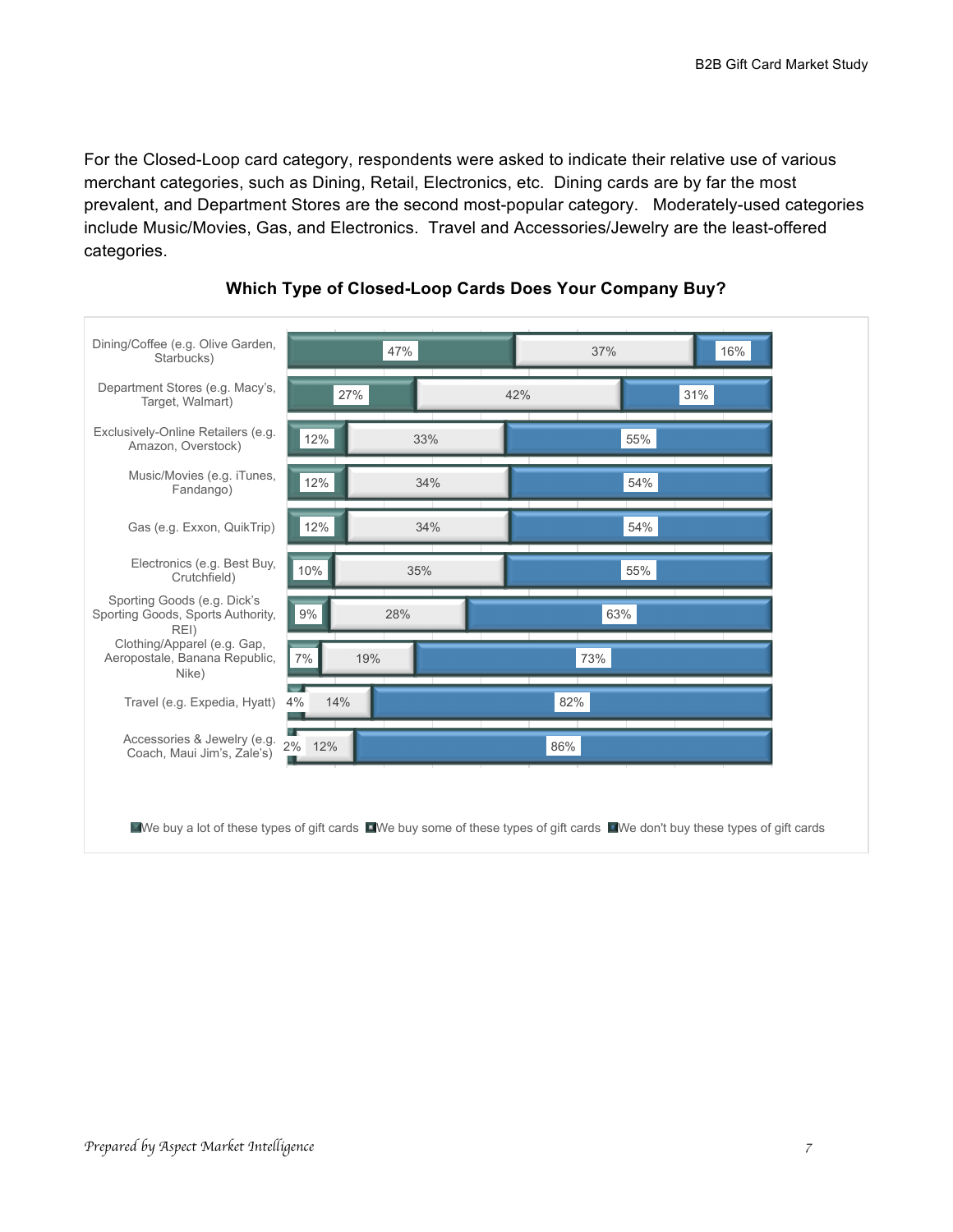Firms using Closed Loop cards were asked whether participants are offered a choice in the brand of card they receive. Larger firms are much more likely than smaller firms to offer participants this choice.



**Are Participants Able To Select The Brand Of Card?**

#### **Gift Card Sourcing**

For all types of cards (Open, Closed, and Limited), respondents were asked how many times per year they ordered or purchased cards. On average, large firms purchase more frequently than smaller firms.



**How Many Times Per Year Do You Purchase/Order Gift Cards?**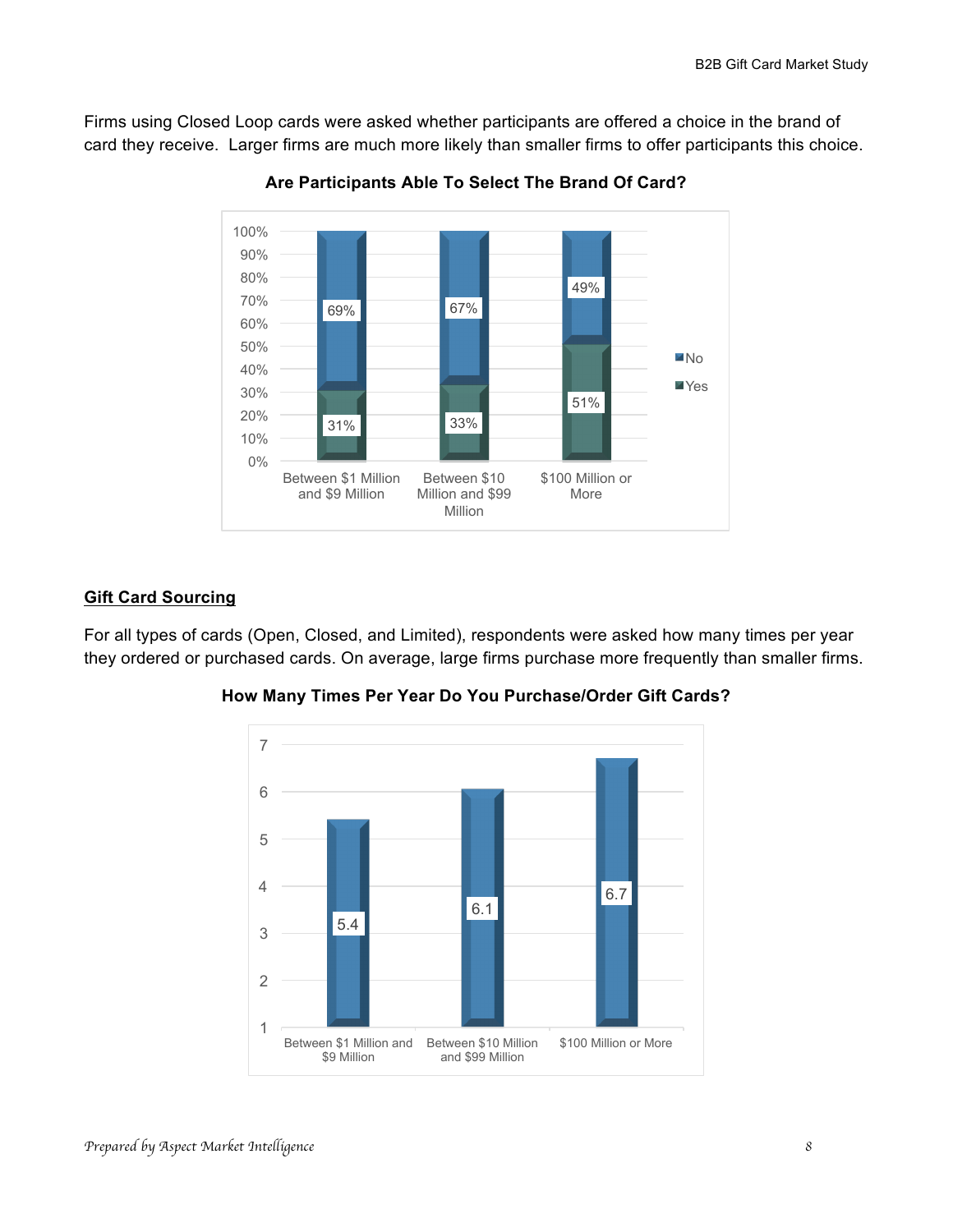Larger firms are more likely than smaller firms to be sourcing their cards directly from the retailer (working with corporate B2B sales) or working with a reseller to procure their gift cards. Smaller firms rely on local retailers for their gift cards, and often leverage gift card kiosks, such as those found at supermarkets and drug stores.



#### **From Which Source Do You Get These Gift Cards?**

*Companies relying on resellers and retailer corporate sales* were asked the channel used to order gift cards. Smaller companies are much more likely to be using online ordering for their gift cards.



**How Do You Get The Gift Cards For Your Program?**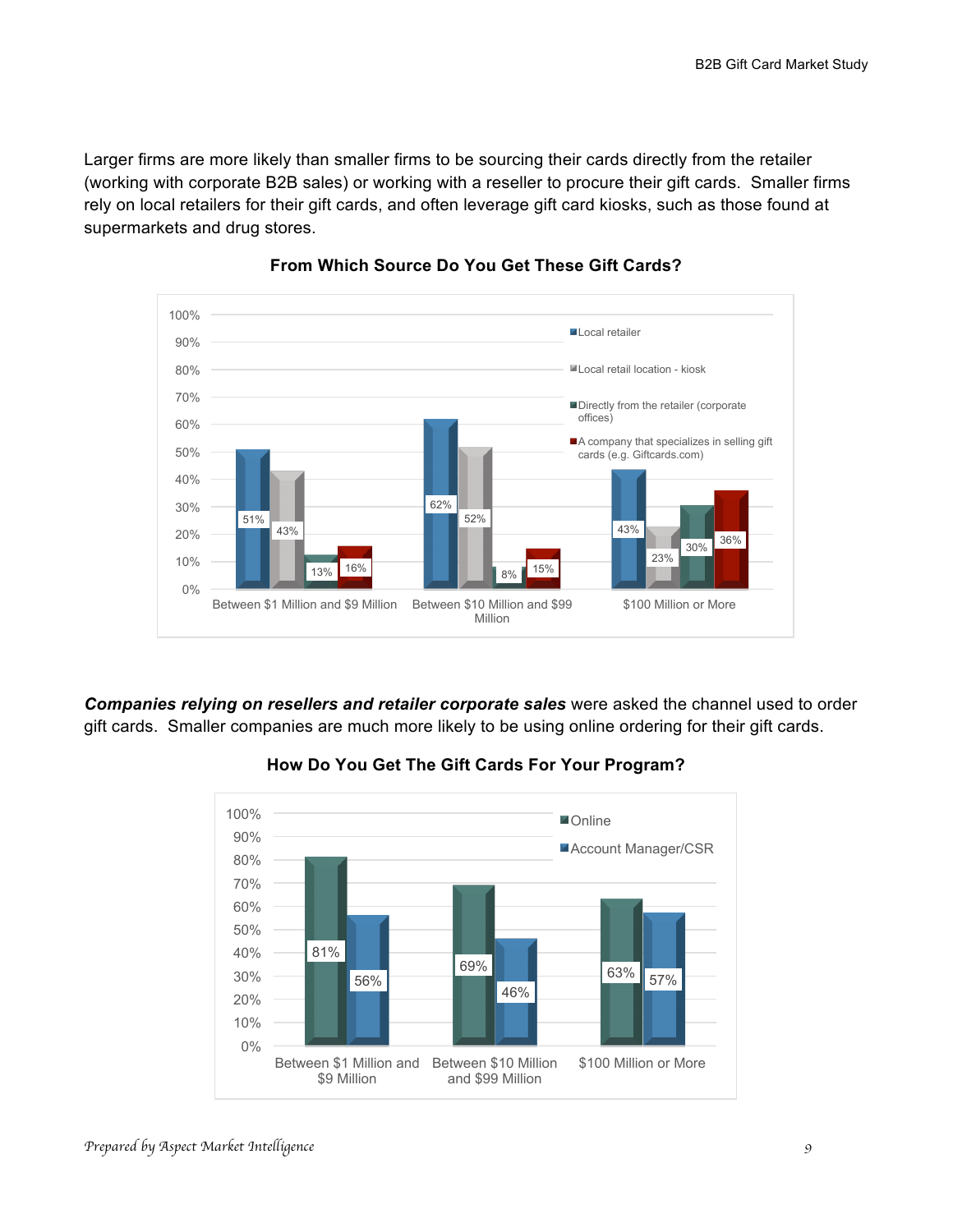Buyers who order gift cards online were asked to rate their overall experience with online ordering. Responses were overwhelmingly positive, with an 86% top 2 box rating. (Top 2 box is the percent of people who rated their experience either a 6 or a 7 on a scale where "7" is "Excellent.")

Companies relying on resellers and retailer corporate sales were asked to rate the importance of a variety of card-provider characteristics. Ease of ordering is by far the most important characteristic of a card provider, followed by offering online ordering and competitive discounts on cards. Of least importance are allowing for merchant logos and offering consultation around gift card programs and purchasing.



Respondents were asked whether they use e-gift cards (aka virtual cards) in their programs. While still lagging behind physical gift cards, firms are incorporating e-gift cards into their programs. Most notably, 28% of the largest firms use e-gift cards.



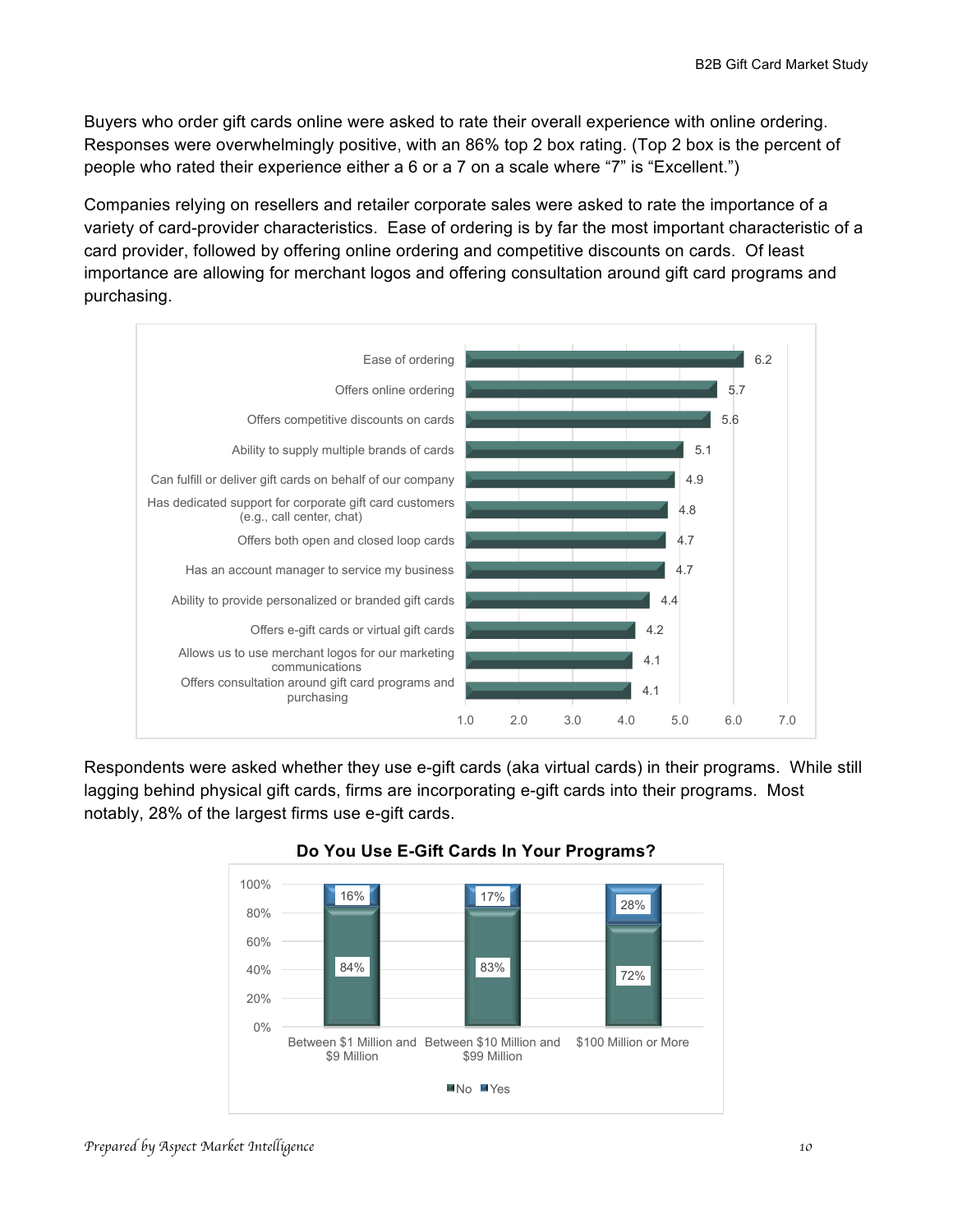### **Gift Cards Budget Changes**

Compared to 2013, the majority of businesses report their 2014 budget for gift cards remained the same. However, it is worth noting the 32% of firms with revenues between \$10 and \$99 million reported their budgets budgets and the control of the control of the control of the control of the control of the control of the control of the control of the control of the control of the control of the control of the control of t

#### **How Did Your Budget Change From Last Year?**

increased by 10% or more.



Looking forward to 2015, buyers are anticipating an increase in their spending – good news for the industry.

### **How Will Your Budget Change Next Year?**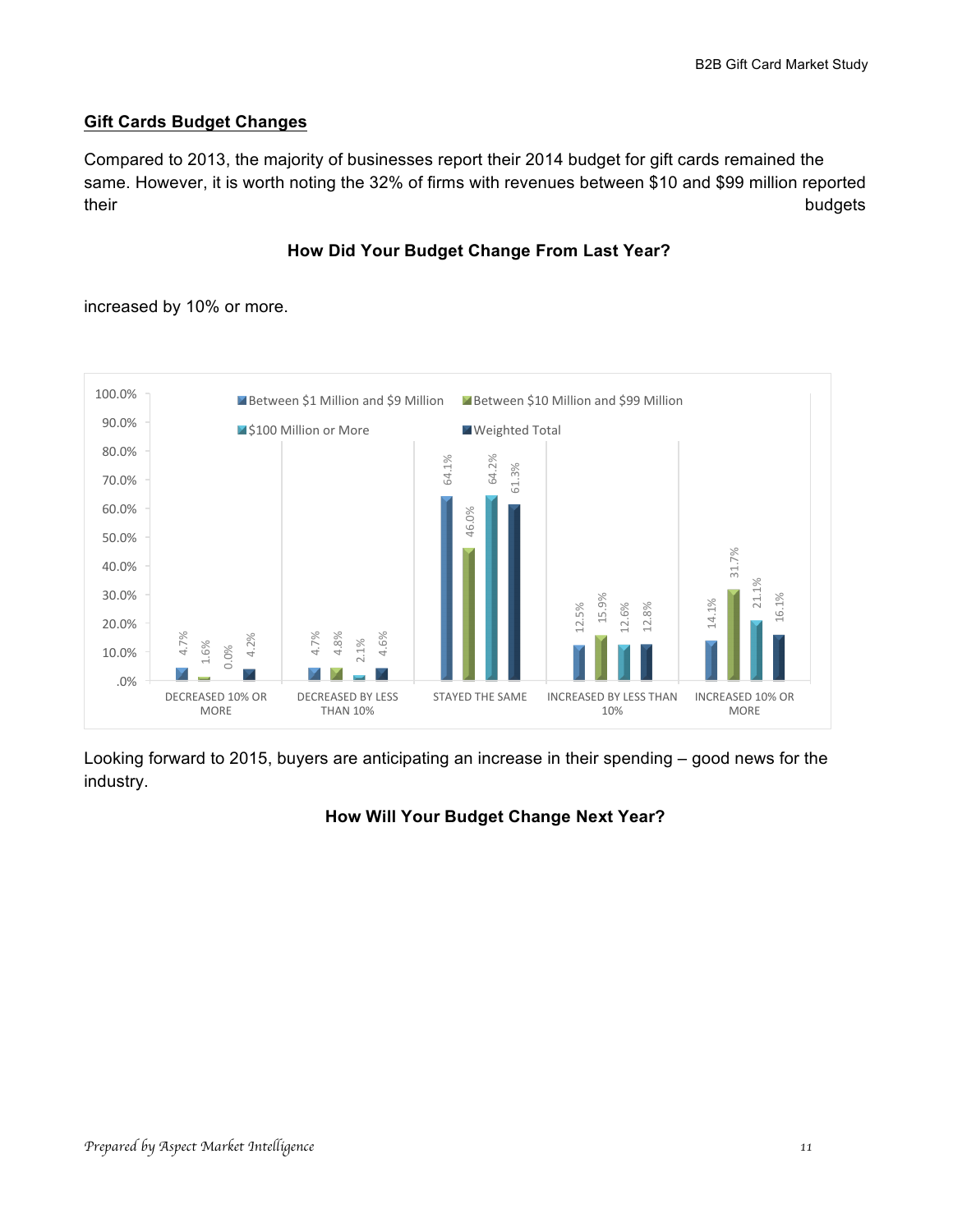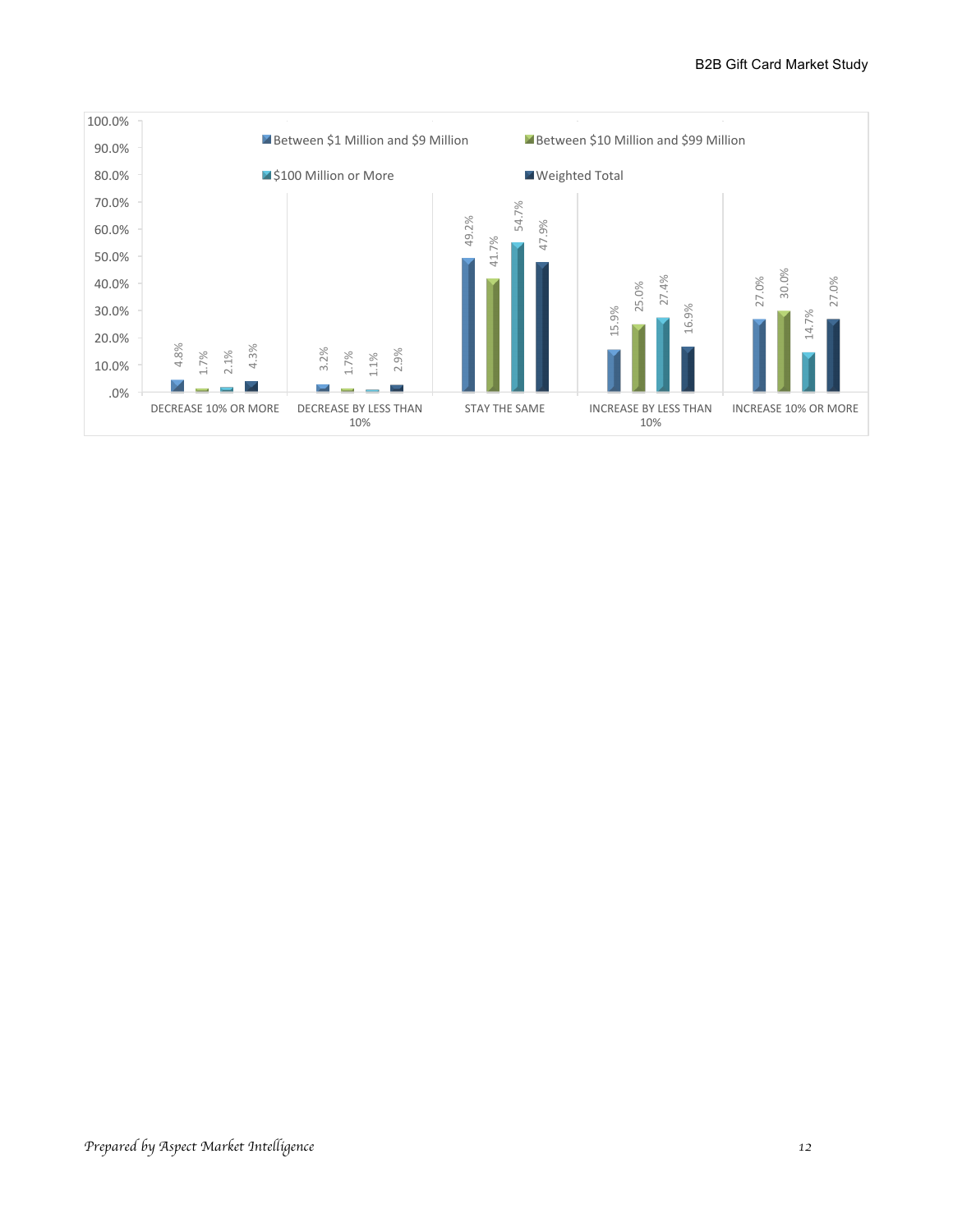#### **Respondent Profiles**

Respondents were from a wide range of industries, with solid representation from Financial Services and Retail.



Additionally, a good range of functions were represented, including Sales, HR, Administration, Operations, and Marketing.